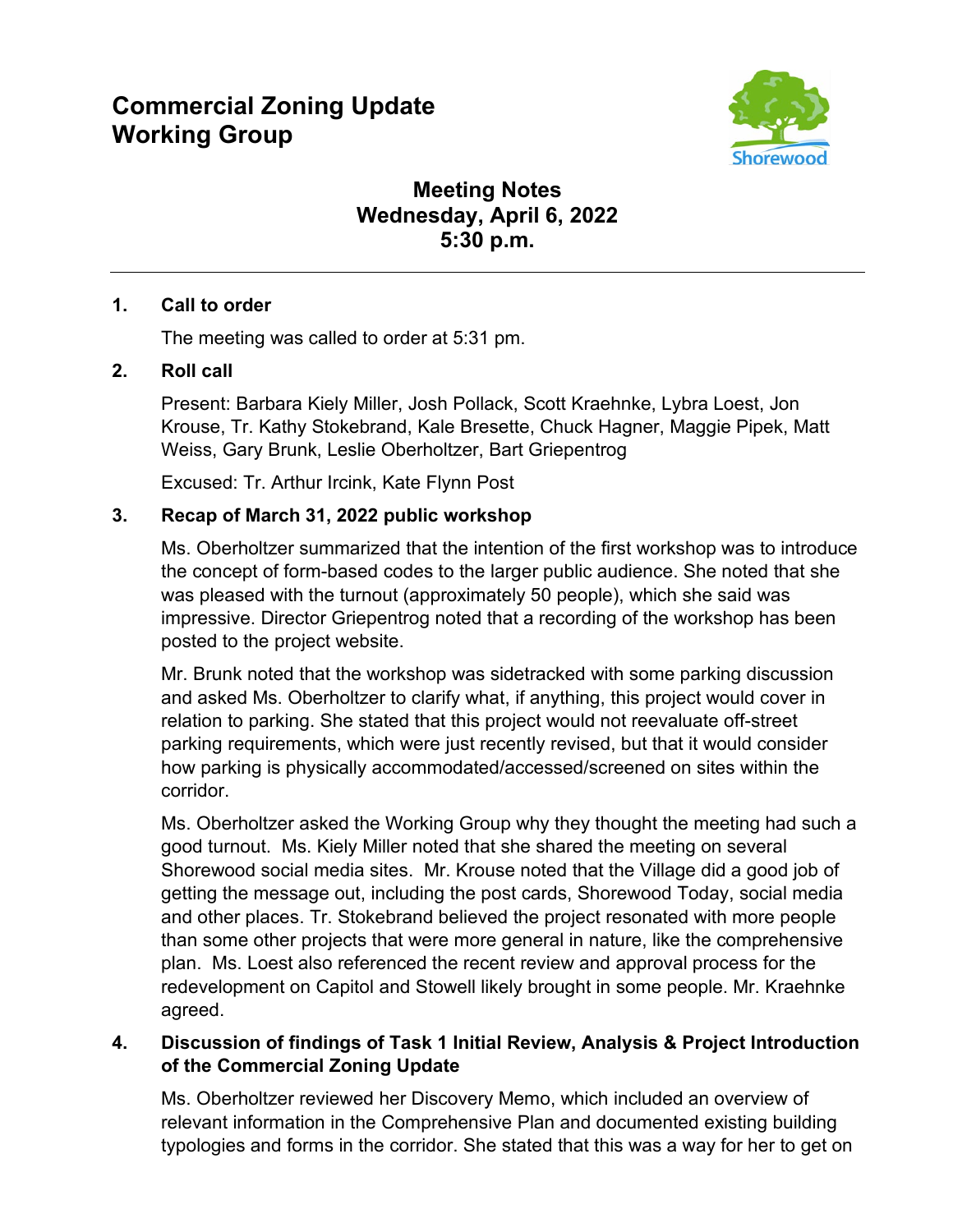paper what she is learning and seeing. She noted that it will set the stage for the image preference survey that is planned within the second public workshop. She clarified that this document did not represent the full findings of Task 1 and that a summary of the listening sessions was forthcoming.

Tr. Stokebrand questioned the differentiation of some of the pink colors in the Future Land Use Map. Ms. Oberholtzer noted that this map was taken directly from the Comprehensive Plan.

Ms. Oberholtzer shared an update on the project scope and noted that another memo would be provided after the second public workshop to summarize the scoring of the images along with the reasons why people scored them the way they did.

Tr. Stokebrand questioned the section within the Discovery Memo that dealt with "Compatibility with Adjacent Residential." She wondered how that can be accomplished with skinny commercial districts that abut directly up against singlefamily zoning. She questioned if allowing triplexes or other medium density development would provide a better transition. Ms. Kiely Miller noted that this was discussed during the drafting of the Comprehensive Plan as a "buffer zone," but that was ultimately not incorporated.

Ms. Oberholtzer also clarified that this project only would review and update the commercial zoning districts, not the residential ones. She noted that she expects to recommend reconfiguration within those districts, but that the overall district boundary would not change. Mr. Kraehnke questioned whether or not rezonings would be proposed. Director Griepentrog stated that he would expect rezonings to be recommended and that new, more or less zones could result.

#### **5. Consider date for second, in-person public workshop – April 27 (Court Room) or May 4 (Village Center) from 6:00 pm – 7:00 pm.**

Mr. Brunk confirmed that the Village Center was not available for April 27 and recommended that May 4 be selected as the date in order to have access to the larger space. Ms. Oberholtzer and the Working Group agreed.

Ms. Pipek questioned if images for the next workshop would involve more than Shorewood developments and whether or not those images or a general description of the categories could be shared in advance. Ms. Oberholtzer confirmed that images would be from across the country, but generally the Midwest. She noted that the categories of images would be based on building types but would not get specific to concepts such as energy conservation, for example. She noted that to be realistic, the images would be of new construction. She said that the images would initially be scored quickly "from the gut," as opposed to expecting longer contemplation. Attendees will then separate into small table groups to discuss the images and their components.

Ms. Kiely Miller stated that it would be helpful to have images of older buildings that have been renovated, in addition to new construction. Ms. Oberholtzer noted that she's worked in many communities who have taken their form based cues from older buildings and feature new construction that respond to that aesthetic.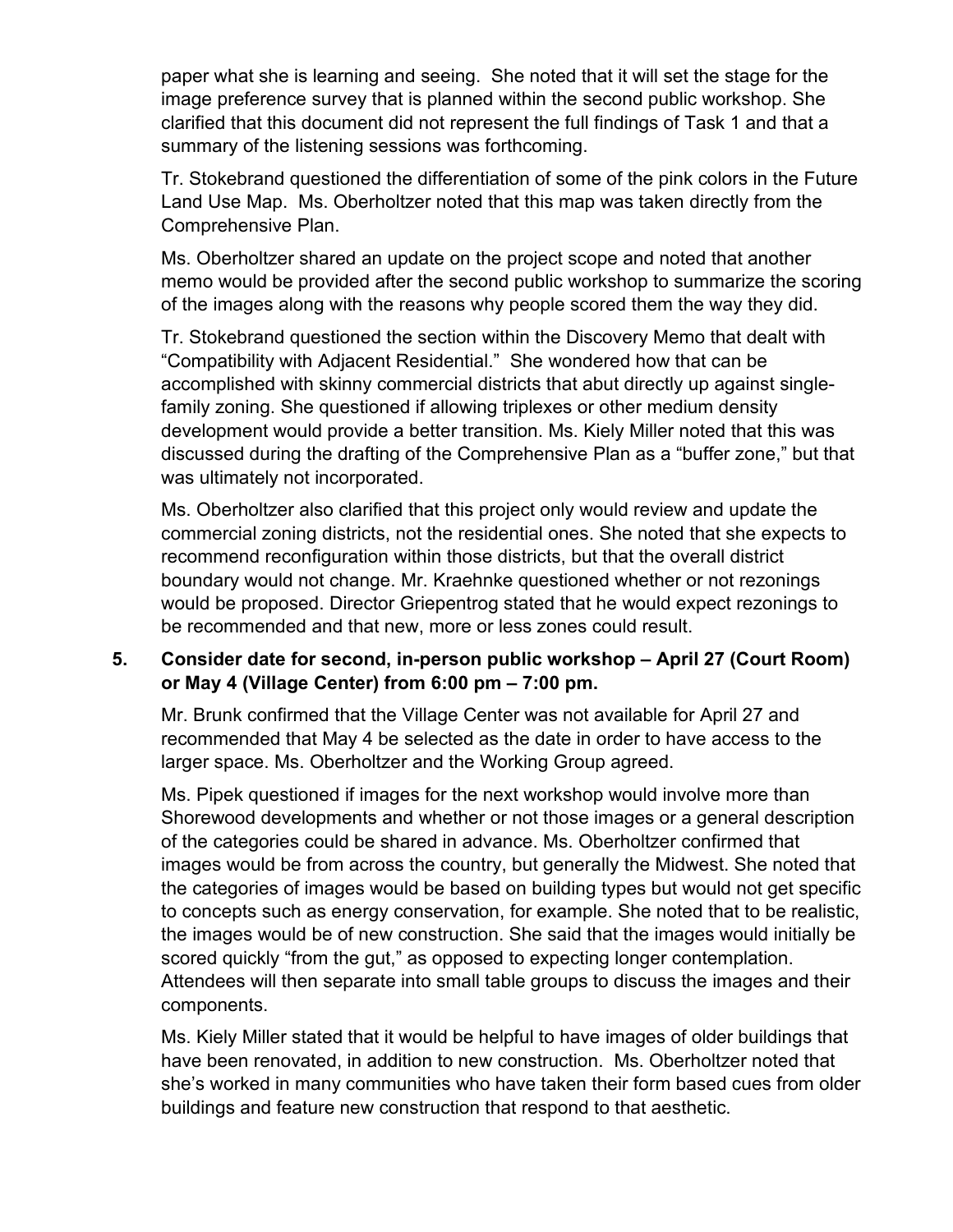Ms. Oberholtzer requested six volunteers from the Working Group to guide conversation and record responses. Ms. Loest, Tr. Stokebrand, Mr. Brunk, Ms. Kiely Miller, Mr. Pollack and Mr. Weiss volunteered to assist. Ms. Oberholtzer noted that she had instructions for table leaders and that she would send those out about a week in advance.

Ms. Oberholtzer requested that more than an hour be planned for the second workshop. Director Griepentrog noted that the library closed at 8:00 pm and that we would technically need to have the room empty before then. Ms. Oberholtzer stated that ending by 7:45 pm would be acceptable.

Ms. Oberholtzer noted that the results of the second meeting will be posted on the website prior to the third workshop to allow those who were unable to attend to provide feedback.

#### **6. Consider date for third, in-person (Village Center) public workshop – May 19 or May 25.**

Based on the selection of May 4<sup>th</sup> for the second workshop, Tr. Stokebrand suggested that May 25<sup>th</sup> be confirmed for the third workshop in order to give Ms. Oberholtzer time to prepare in between meetings. The Working Group agreed.

Ms. Oberholtzer noted that she hoped to report out what she learned in the second meeting at the third meeting and talk more specifically about how that would be folded into the code.

#### **7. Future discussion items**

Director Griepentrog questioned if the date of future workshops could or should be defined at this stage. Ms. Oberholtzer noted that based on the current timeline, the Working Group is scheduled to meet in June to discuss the draft code. After that, the first draft of the code would be presented to the Plan Commission in July, followed by a public open house in August.

Ms. Oberholtzer also noted that it would be helpful for the Working Group to meet in between the second and third public workshops.

Director Griepentrog pointed out that the meeting to present the public design findings to the Plan Commission would have to be pushed back from the expected May meeting because the public workshop will not take place until after their May meeting. He suggested that a special, joint meeting of the Plan Commission and Working Group could be convened in early June. Mr. Kraehnke suggested that a joint meeting could be helpful. Ms. Oberholtzer and Director Griepentrog agreed to discuss that outside of the meeting and poll the Plan Commission and Working Group, if needed.

Ms. Kiely Miller questioned if Ms. Oberholtzer could provide an overview of what the form based code update does not entail. Ms. Oberholtzer said that she would consider finding the best way to do that, but also noted that responding to those issues is easier during in-person meetings than it is during virtual meetings. She hoped that future meetings would remain more focused.